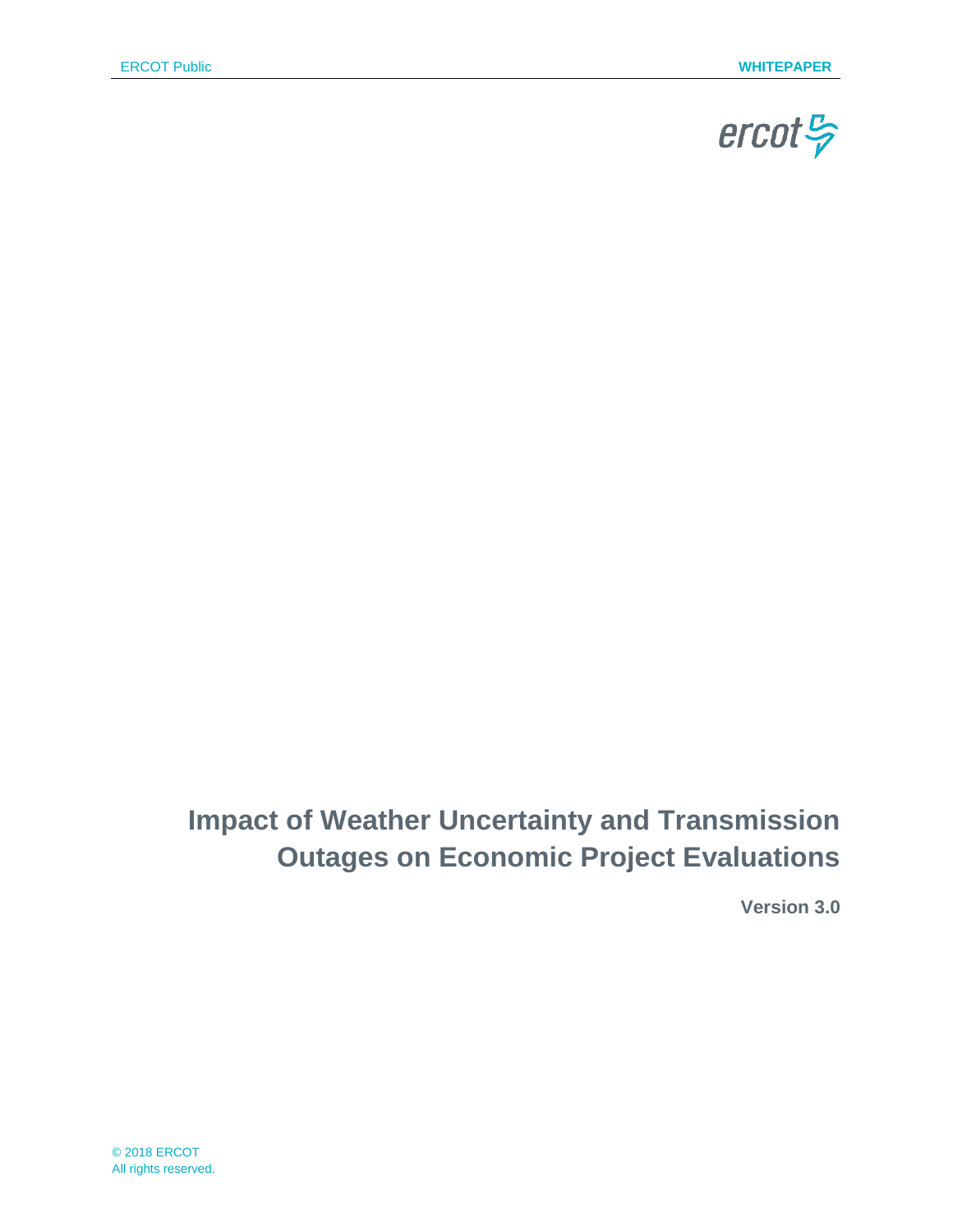# **Document Revisions**

| <b>Date</b> | <b>Version</b> | <b>Description</b>                                                                              | Author(s)                       |
|-------------|----------------|-------------------------------------------------------------------------------------------------|---------------------------------|
| 8/28/2017   | 1.0            | First draft                                                                                     | Tim McGinnis,<br>Sandeep Borkar |
| 11/7/2017   | 2.0            | Clarify use of outage sensitivity along with<br>weather scenario. Updated outage<br>statistics. | Sandeep Borkar                  |
| 6/25/2018   | 3.0            | Updated outage statistics                                                                       | Sandeep Borkar                  |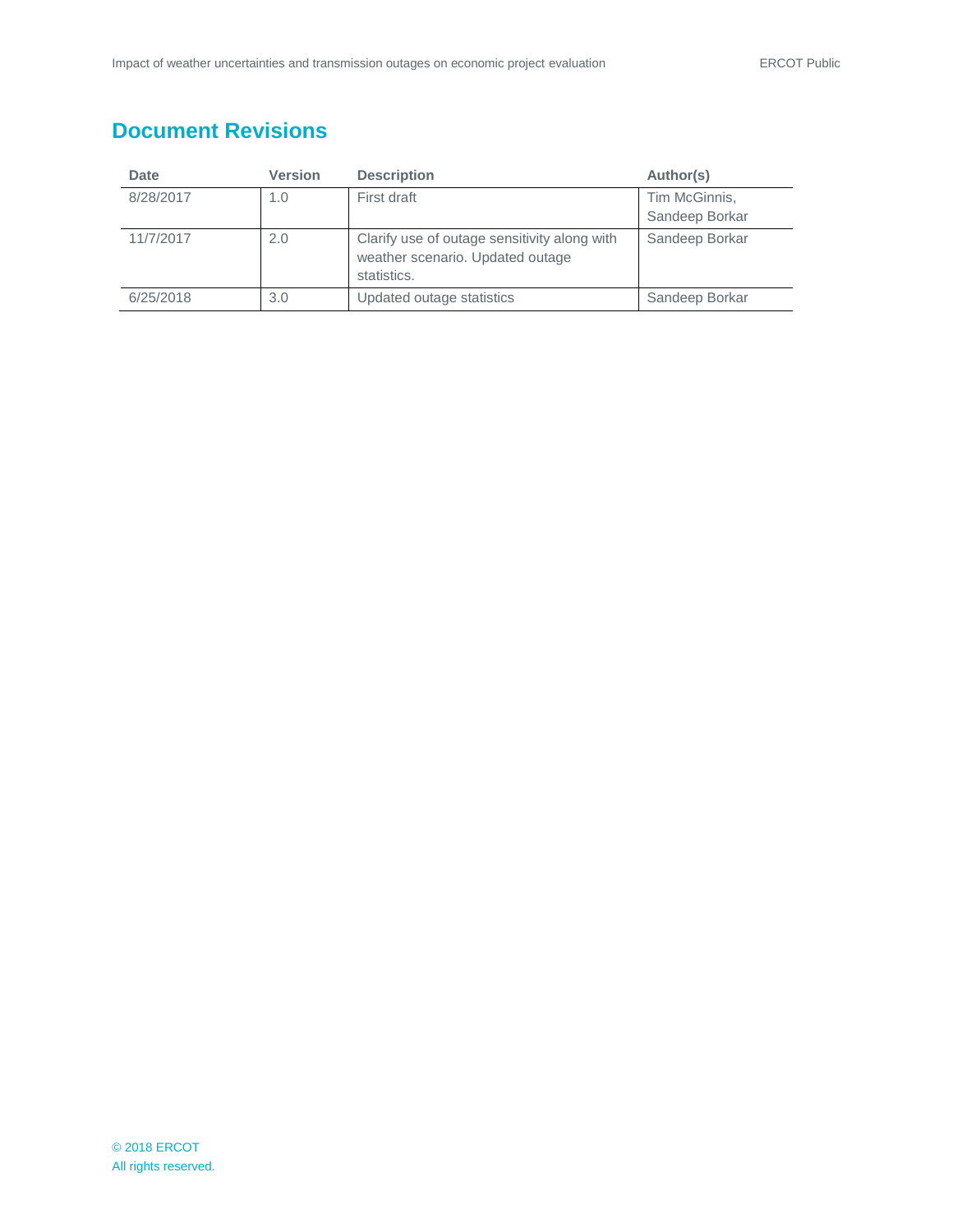# **Table of Contents**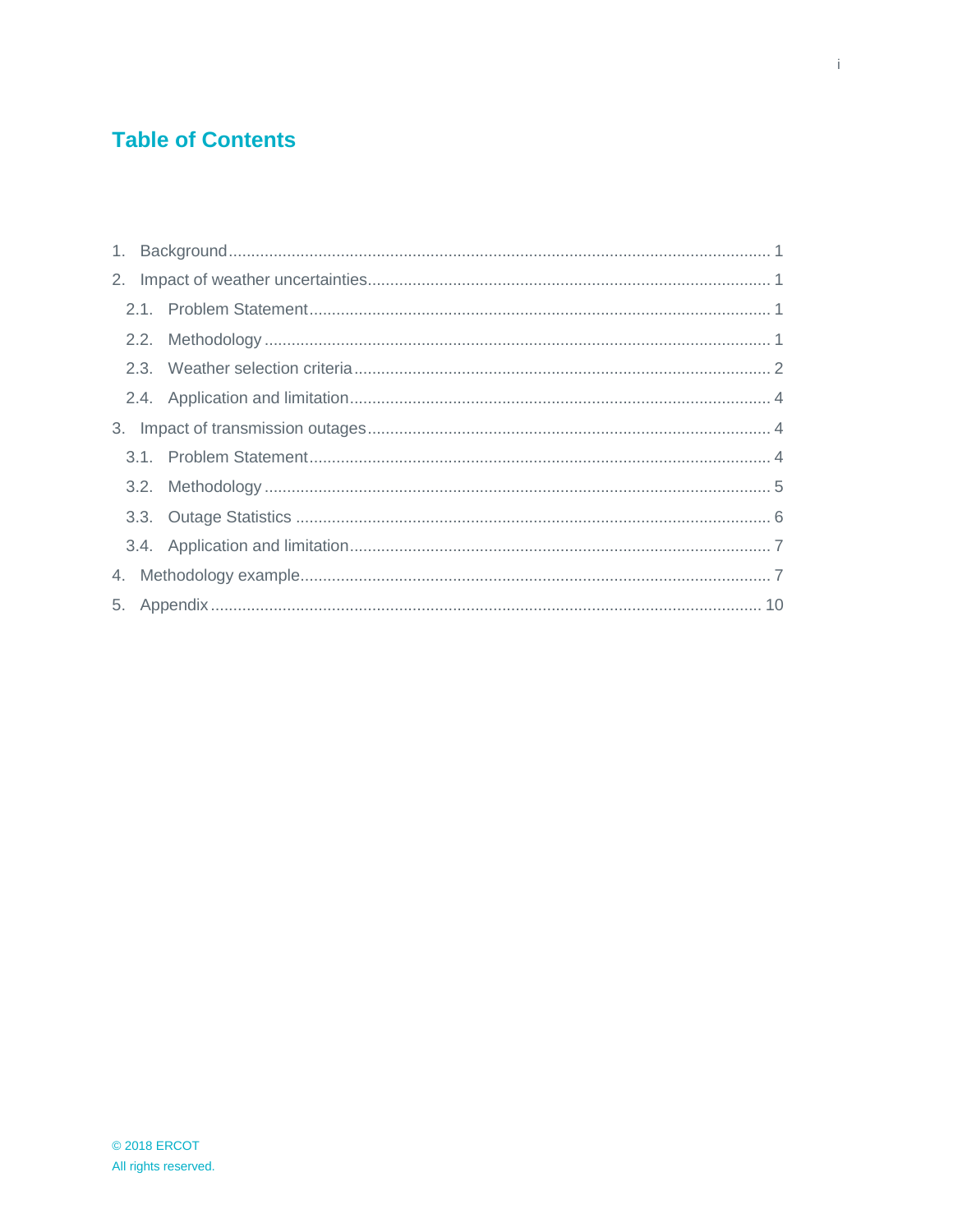# <span id="page-3-0"></span>**1. Background**

<span id="page-3-4"></span>ERCOT uses production cost (PC) savings as the metric to measure the economic (societal) benefits<sup>1</sup> of a transmission project. The PC savings are determined by simulating future system conditions by using an 8760-hour PC simulation. ERCOT has evaluated the impact of weather uncertainties and the impact of including transmission outages in the PC simulations. This document describes each problem statement and presents a methodology that will be used to address it.

# <span id="page-3-1"></span>**2. Impact of weather uncertainties**

### <span id="page-3-2"></span>**2.1. Problem Statement**

The Nodal Protocol Section 3.11.2(5) states that PC simulations shall be based on 'expected ERCOT system Load over the planning horizon'. Traditionally, the economic planning models used input data based on only one weather scenario. However, Texas can experience a range of weather conditions from year to year and only studying one weather year may not accurately reflect the expected economic benefit of a transmission project which will be in service for many decades with a variety of weather conditions across the life of the facilities. The new methodology builds upon the prior practice by choosing three different weather years which are selected after a careful consideration of not only demand but also wind and solar generation profiles.

### <span id="page-3-3"></span>**2.2. Methodology**

The new methodology builds on the existing practice to determine the PC savings of a transmission project. The new methodology now includes averaging of PC savings based on multiple weather scenarios. Here is an overview of the updated procedure:

- 1. Identify a region or a binding constraint that might benefit from an economic transmission project.
- 2. Test the effectiveness of the transmission project in reducing the system-wide PC. This evaluation is done by determining the PC savings with input data based on one weather scenario modeled in the base and change. The base PC savings to capital cost ratio (B/C ratio) for the transmission project is thus calculated using the PC savings and the first-year revenue requirement of the project. The weather scenario selected for this base simulation should represent near historic averages in terms of system peak demand, system energy, wind energy, and solar energy if possible.

 $\overline{a}$ <sup>1</sup> ERCOT's economic criteria can be found in Protocol Section 3.11.2 (5).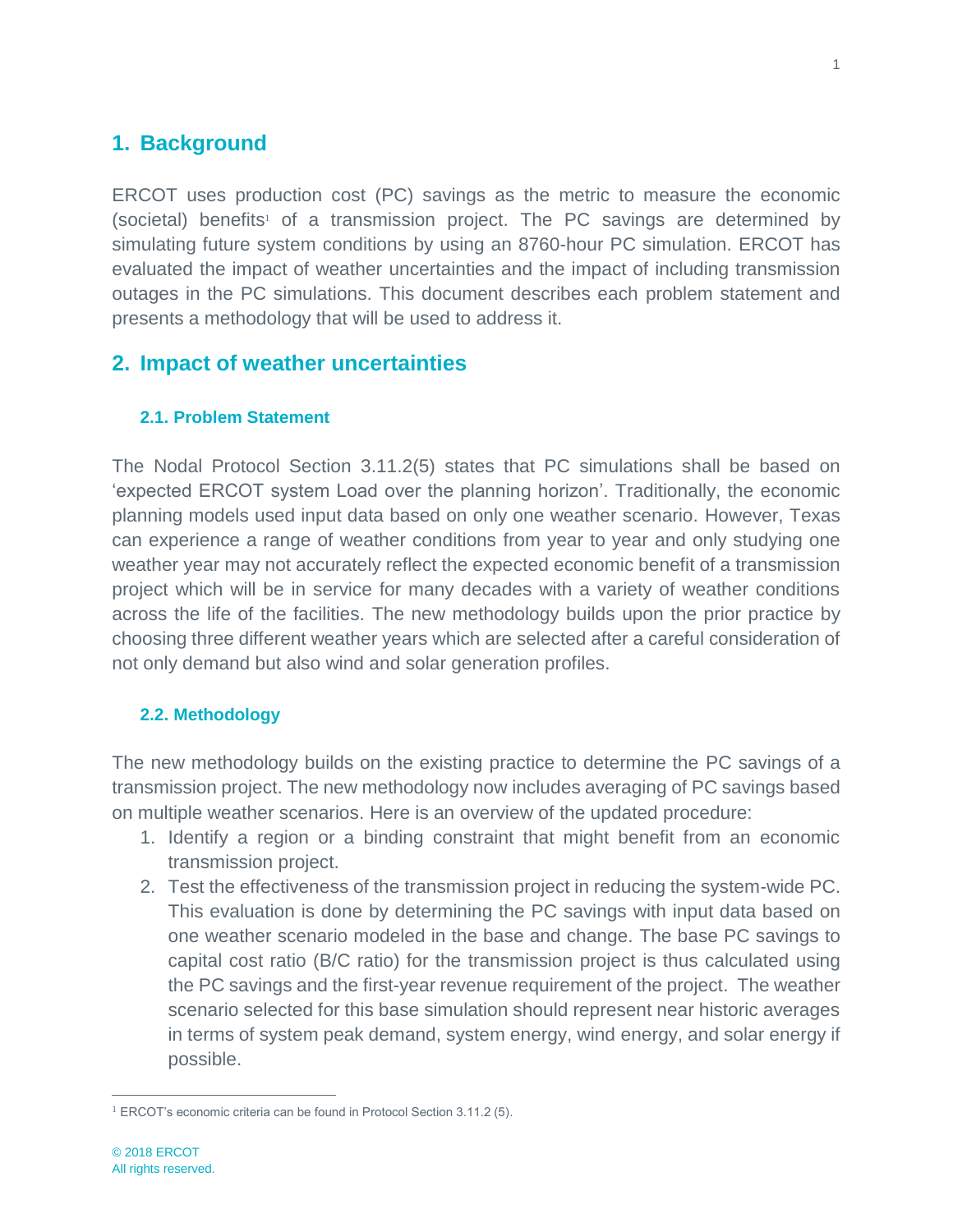- 3. If the B/C ratio for the transmission project is within  $+/-5\%$  of the economic criteria<sup>[1](#page-3-4)</sup>, determine PC savings under two additional weather scenarios. These scenarios should be selected based on the guidelines set in section 2.3 of this document. Determine PC savings under a range of selected weather scenarios.
- 4. Average the three PC savings and obtain an average PC savings to capital cost ratio for the project being studied.

*Weather* – averaged *PC Savings* = 
$$
\frac{\sum_{i=1}^{3} PC\,Savings}{3}
$$
  
*Figure 1: Calculating the weather-averaged PC Savings*

5. If a project has an overall PC savings to capital cost ratio that meets the economic criteria, then the project can be approved as an economic project after considering other projects and factors as necessary.

## <span id="page-4-0"></span>**2.3. Weather selection criteria**

At least once every two years, the forecasted load, and wind, and solar profiles (existing) will be analyzed to help choose weather scenarios that should be included in economic analysis. This data should be forecasted for a future year based on multiple years of historical weather. The table should include demand energy, peak load, and wind and solar capacity factors.

The number of weather scenarios selected for use in economic studies should consider the benefit of determining additional PC savings to capital cost ratios as well as the resources required. Resources required to run multiple weather scenarios include the number of days to complete a study, the number of employee hours performing study work, and hard drive space for storing the output data.

The recommendation for which weather scenarios to include in economic studies should be based on the table of forecasted data. Here is an example table of weather scenario data that has been sorted by demand energy and where the 2010, 2009, and 2007 weather scenarios have been selected for use in economic studies.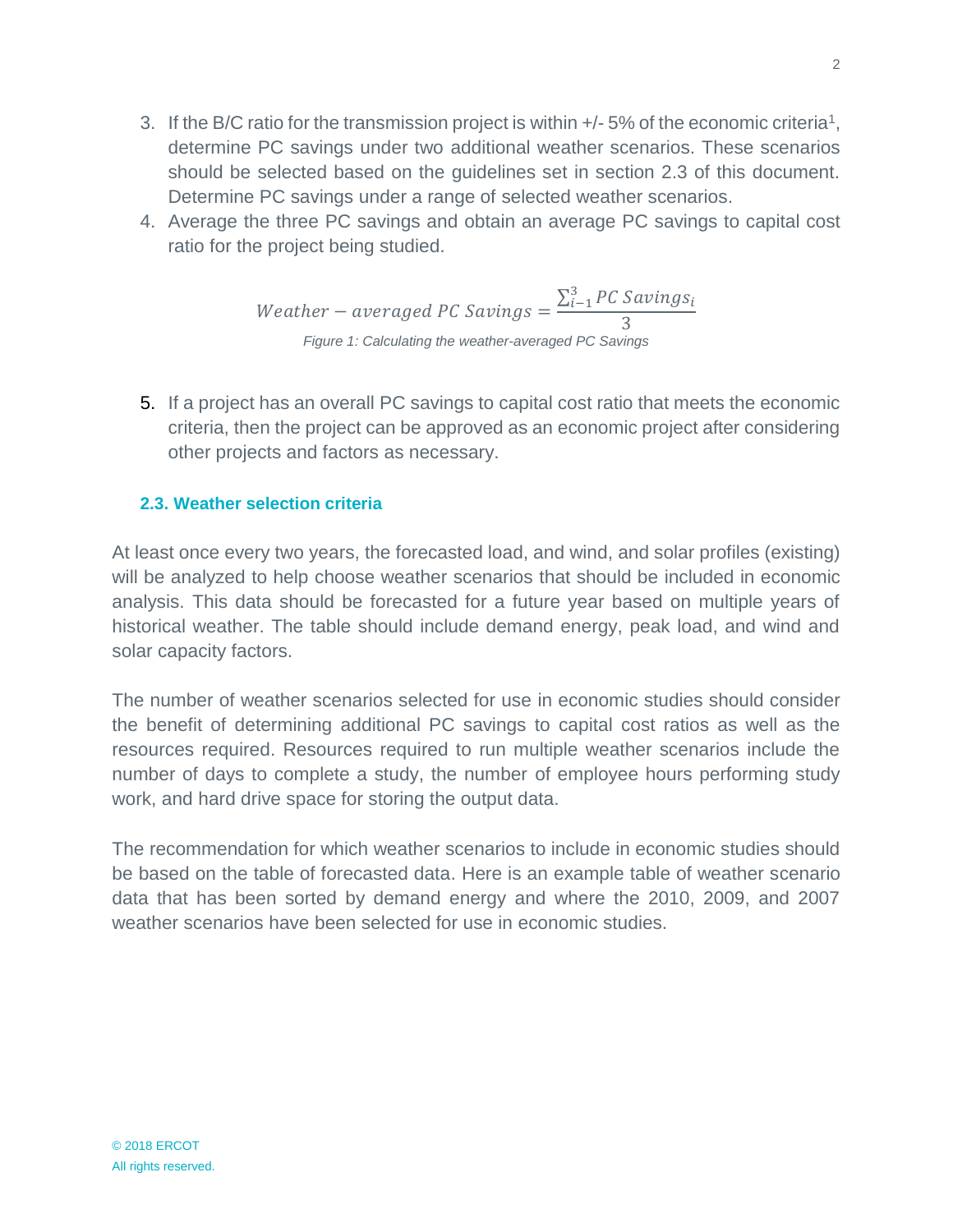| 2022 Input Data         |                                         |                      |                                |                                          |                                        |                                                  |  |
|-------------------------|-----------------------------------------|----------------------|--------------------------------|------------------------------------------|----------------------------------------|--------------------------------------------------|--|
| <b>Weather Scenario</b> | <b>Demand</b><br><b>Energy</b><br>(GWh) | Peak<br>Load<br>(MW) | Wind<br><b>Energy</b><br>(GWh) | Wind<br><b>Capacity</b><br>Factor<br>(%) | <b>Solar</b><br><b>Energy</b><br>(GWh) | Solar<br><b>Capacity</b><br><b>Factor</b><br>(%) |  |
| 2011 Weather Scenario   | 407,971                                 | 82,503               | 84,519                         | 41.6%                                    | 5,570                                  | 35.0%                                            |  |
| 2010 Weather Scenario   | 398,172                                 | 79,302               | 81,232                         | 40.0%                                    | 5,427                                  | 34.1%                                            |  |
| 2014 Weather Scenario   | 393,996                                 | 75,920               | 80,944                         | 39.9%                                    | 5,198                                  | 32.6%                                            |  |
| 2013 Weather Scenario   | 393,897                                 | 78,325               | 79,134                         | 39.0%                                    | 5,179                                  | 32.5%                                            |  |
| 2015 Weather Scenario   | 393,492                                 | 78,778               | 79,143                         | 39.0%                                    | 5,008                                  | 31.4%                                            |  |
| 2009 Weather Scenario   | 392,508                                 | 77,751               | 79,356                         | 39.1%                                    | 5,282                                  | 33.1%                                            |  |
| 2005 Weather Scenario   | 391,881                                 | 75,264               | 74,089                         | 36.5%                                    | 5,387                                  | 33.8%                                            |  |
| 2006 Weather Scenario   | 391,520                                 | 76,557               | 78,957                         | 38.9%                                    | 5,387                                  | 33.8%                                            |  |
| 2012 Weather Scenario   | 391,310                                 | 80,352               | 80,418                         | 39.6%                                    | 5,284                                  | 33.2%                                            |  |
| 2008 Weather Scenario   | 390,552                                 | 75,733               | 85,155                         | 41.9%                                    | 5,420                                  | 34.0%                                            |  |
| 2003 Weather Scenario   | 387,175                                 | 80,168               | 74,790                         | 36.8%                                    | 5,356                                  | 33.6%                                            |  |
| 2007 Weather Scenario   | 384,733                                 | 76,430               | 73,291                         | 36.1%                                    | 5,253                                  | 33.0%                                            |  |
| 2004 Weather Scenario   | 382,914                                 | 74,072               | 76,470                         | 37.7%                                    | 5,065                                  | 31.8%                                            |  |

*Table 1: Weather Scenario Data for the Year 2022 (based on 2016 LTLF)*

To aid in the selection of weather scenarios, the weather scenarios should be ranked by four metrics: demand energy, peak load, wind capacity factor, and solar capacity factor. If one weather scenario is to be selected, a weather scenario ranked near the middle for each of the four metrics should be selected. The weather scenario selected for the base simulation should represent near historic averages in terms of system peak demand, system energy, wind energy, and solar energy if possible. The other weather scenarios selected for analysis should include a range of the other metrics, including values that are lower and higher than the base scenario. Before using the selected weather scenarios in the economic models, ERCOT should solicit a stakeholder review of the recommended weather scenarios.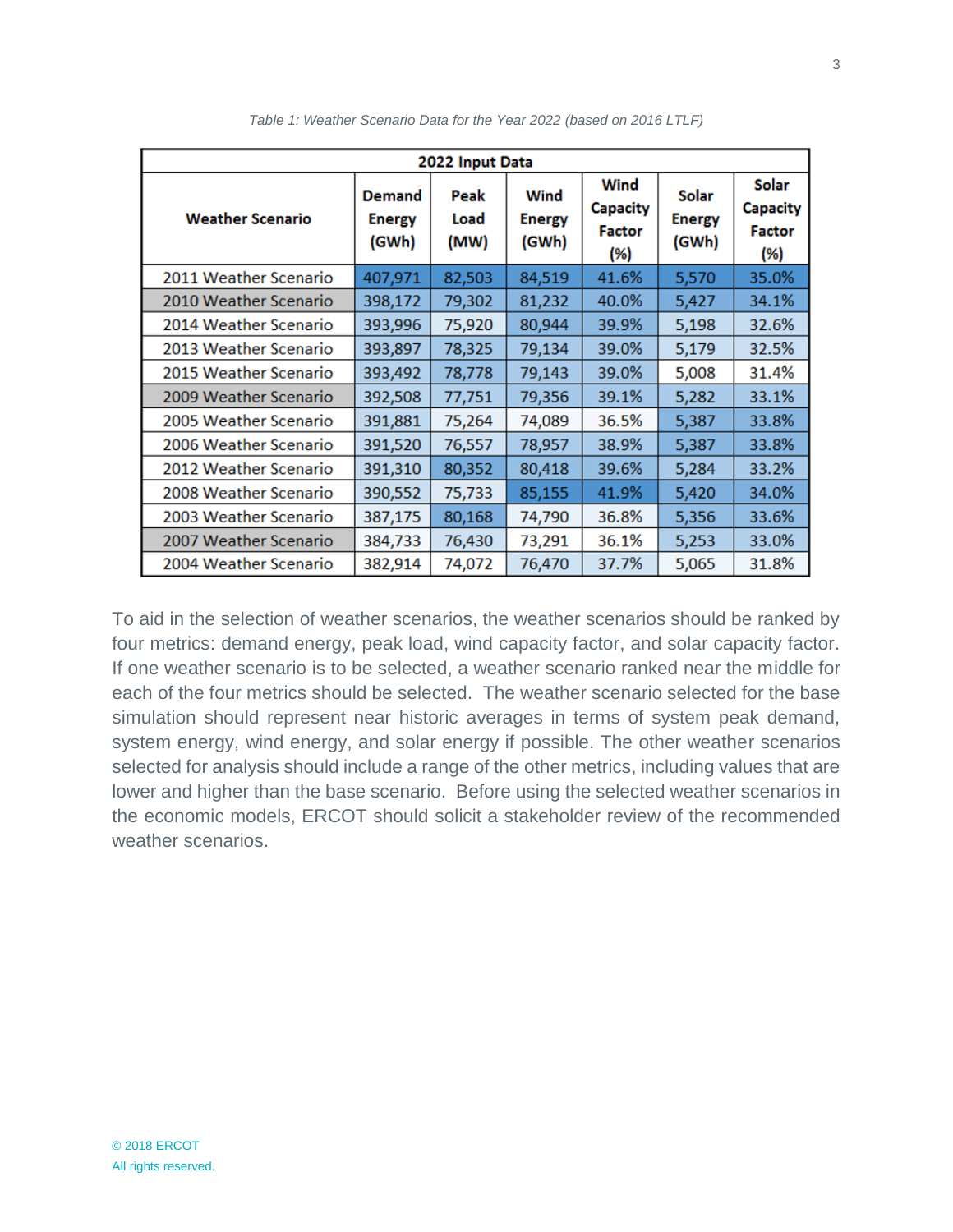|                         | <b>Ranks</b>                            |                      |                                          |                                                  |                 |
|-------------------------|-----------------------------------------|----------------------|------------------------------------------|--------------------------------------------------|-----------------|
| <b>Weather Scenario</b> | <b>Demand</b><br><b>Energy</b><br>(GWh) | Peak<br>Load<br>(MW) | Wind<br>Capacity<br><b>Factor</b><br>(%) | <b>Solar</b><br>Capacity<br><b>Factor</b><br>(%) | <b>Avg Rank</b> |
| 2011 Weather Scenario   | 1                                       | 1                    | $\overline{2}$                           | 1                                                | 1.25            |
| 2010 Weather Scenario   | 2                                       | 4                    | 3                                        | 2                                                | 2.75            |
| 2014 Weather Scenario   | 3                                       | 10                   | 4                                        | 10                                               | 6.75            |
| 2013 Weather Scenario   | 4                                       | 6                    | 8                                        | 11                                               | 7.25            |
| 2015 Weather Scenario   | 5                                       | 5                    | 7                                        | 13                                               | 7.50            |
| 2009 Weather Scenario   | 6                                       | 7                    | 6                                        | 8                                                | 6.75            |
| 2005 Weather Scenario   | 7                                       | 12                   | 12                                       | 4                                                | 8.75            |
| 2006 Weather Scenario   | 8                                       | 8                    | 9                                        | 5                                                | 7.50            |
| 2012 Weather Scenario   | 9                                       | 2                    | 5                                        | 7                                                | 5.75            |
| 2008 Weather Scenario   | 10                                      | 11                   | 1                                        | 3                                                | 6.25            |
| 2003 Weather Scenario   | 11                                      | 3                    | 11                                       | 6                                                | 7.75            |
| 2007 Weather Scenario   | 12                                      | 9                    | 13                                       | 9                                                | 10.75           |
| 2004 Weather Scenario   | 13                                      | 13                   | 10                                       | 12                                               | 12.00           |

*Table 2: Weather Scenarios Ranked by Demand Energy, Peak Load, and Wind and Solar Capacity Factors*

#### <span id="page-6-0"></span>**2.4. Application and limitation**

The above approach provides a general explanation of how weather scenarios are expected to be used in economic analysis. However, each study scope that is published by ERCOT and reviewed by the stakeholders will contain the details of how weather scenarios will be used in that particular study.

### <span id="page-6-1"></span>**3. Impact of transmission outages**

#### <span id="page-6-2"></span>**3.1. Problem Statement**

Traditionally the economic planning methodology used only known transmission outages applicable to the study period. However, information about such long term transmission outages is rarely available with certainty and these do not present a realistic range of outages that may impact the system. Per the Nodal protocol section 3.11.2(5) *"This market simulation is intended to provide a reasonable representation of how the ERCOT System is expected to be operated over the simulated time period."* Given the fact that transmission outages, both planned and forced, are a fact-of-life for any transmission system, it is imperative that there is a way to include the impact of such outages in PC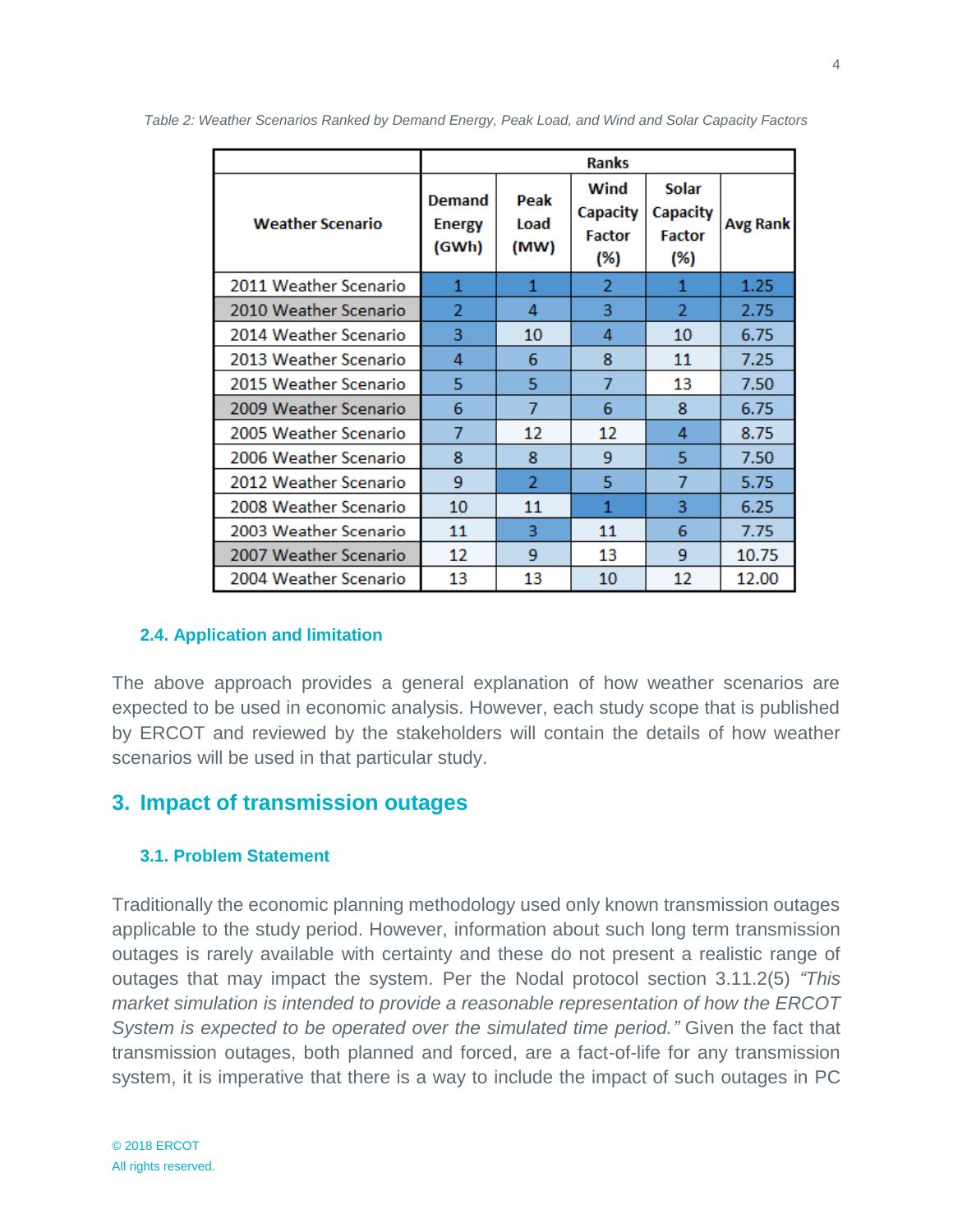simulations. It is also imperative for the new methodology to acknowledge the uncertainty around the duration and scheduling of outages over the study horizon.

The objective of this white paper is to outline the methodology used to incorporate transmission outages in economic transmission planning.

### <span id="page-7-0"></span>**3.2. Methodology**

The new methodology builds on the existing practice to determine the PC savings of a transmission project. Figure 2 below describes the new process.



*Figure 2: New methodology to determine Total PC savings under outage conditions*

- 1. Identify a region or a binding constraint that may benefit from an economic transmission project.
- 2. Design a transmission project and test the effectiveness of the same in reducing the system-wide PC. This is done by determining the PC savings with no transmission outages modeled in the base or the change case and comparing it to the first-year revenue requirement of the project. These are the base PC savings from the transmission projects.
- 3. Identify top outages that may impact congestion in the region. These outages are selected based on operational experience, historical observation, or findings from recent planning studies.
- 4. Model each outage with a duration of entire season (spring, summer, winter, and fall) in independent PC simulations. These runs will provide the new base production costs under outage conditions (4 PC simulations per outage, one for each season)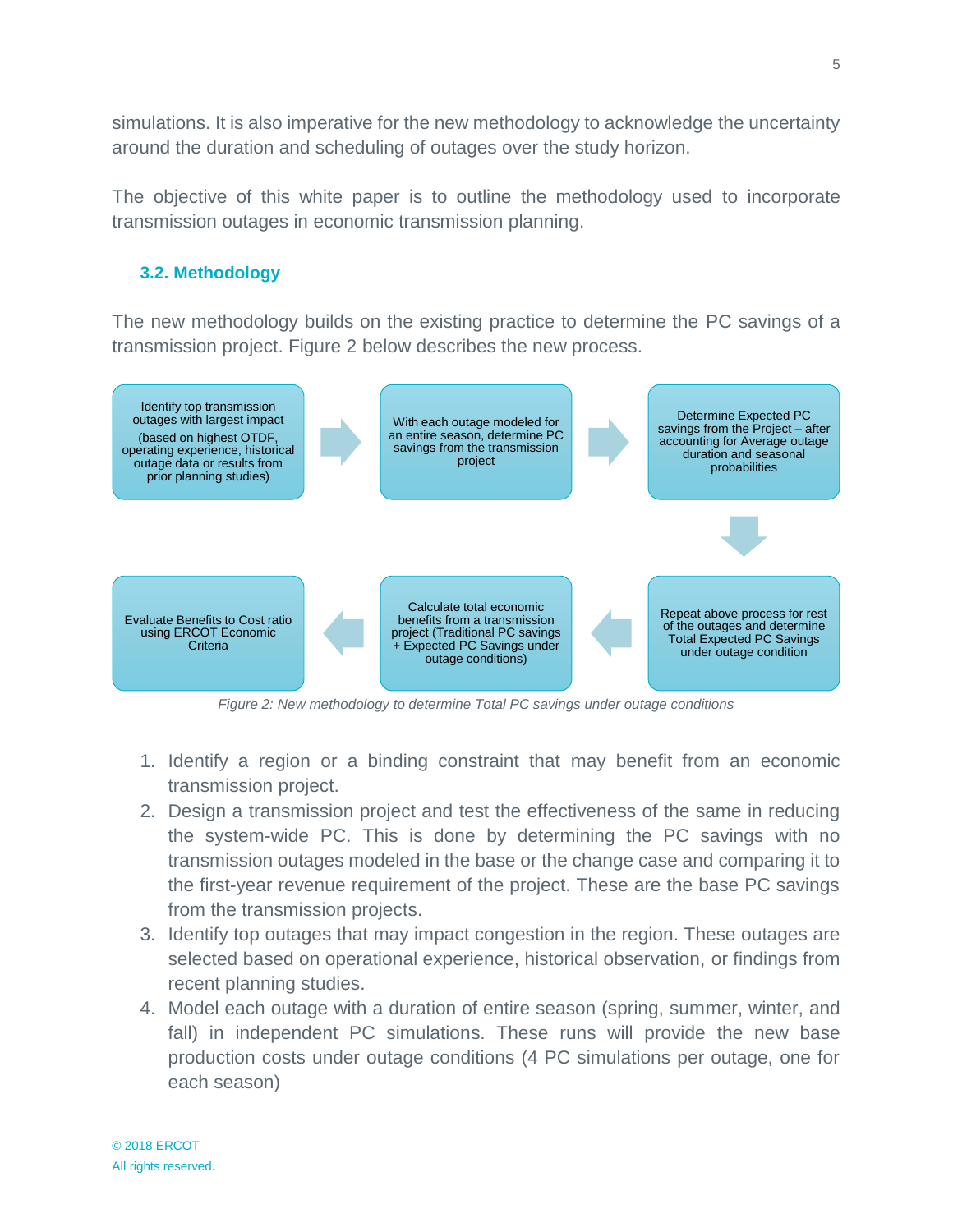- 5. Using models from step 4, determine the PC savings resulting from the transmission project under outage conditions. (4 independent PC savings per
- 6. Repeat steps 4 and 5 to determine savings under rest of the outages.
- 7. Calculate the Annual expected PC savings for the entire year and the PC savings with outages as shown in Figure 3.
- 8. This can be used to determine additional PC savings related to outages delivered by the new transmission project as explained further in section 4.

PC Saving S<sub>base</sub> year with outages

outage, one for each season)

$$
= Annual PC\,Savings_{base\,year} \times \left[1 - \sum_{out=i}^{n} pr(out)_{annual}\right]
$$

 $+$  Annual Expected PC Savings<sub>out</sub>

Where,

$$
Annual Expected PC Savings_{out}
$$
\n
$$
= \sum_{n=1}^{n} \sum_{n=1}^{4} PC Savings_{Sperson - 1}
$$

$$
= \sum_{\text{Out}=i \text{ season}=1} PC\text{ Savings}_{\text{Season}-\text{outage}} \times pr(\text{out})_{\text{Season}}
$$

and  $n = #$  of outages

Where,

$$
pr(out) = \frac{\text{# of occurrences per period} \times average duration per occurrence}{\text{# of circuits} \times \text{# of hours in the period}}
$$

*Figure 3: Calculating the PC Savings under outage conditions<sup>i</sup>*

#### <span id="page-8-0"></span>**3.3. Outage Statistics**

Outage statistics used in this methodology were derived using ERCOT Outage Scheduler data. This statistics are based on 345-kV and 138-kV transmission outage data from 2011 through 2017. Both forced and planned<sup>2</sup> outages, as long as they were at least two hour long, were included in this analysis. The seasons are defined as Spring: March, April, May; Summer: June, July, August; Fall: September, October, and November and; Winter: December, January, and February. The following tables show the seasonal and annual probabilities of outages based on the calculations seen in Figure 3.

 $\overline{a}$ 

 $<sup>2</sup>$  Planned outages are included in this analysis because this is an annual production cost simulation and it is expected that planned</sup> transmission outages will get scheduled at different times throughout the year. Additionally, outage records related model management activities were ignored for this analysis.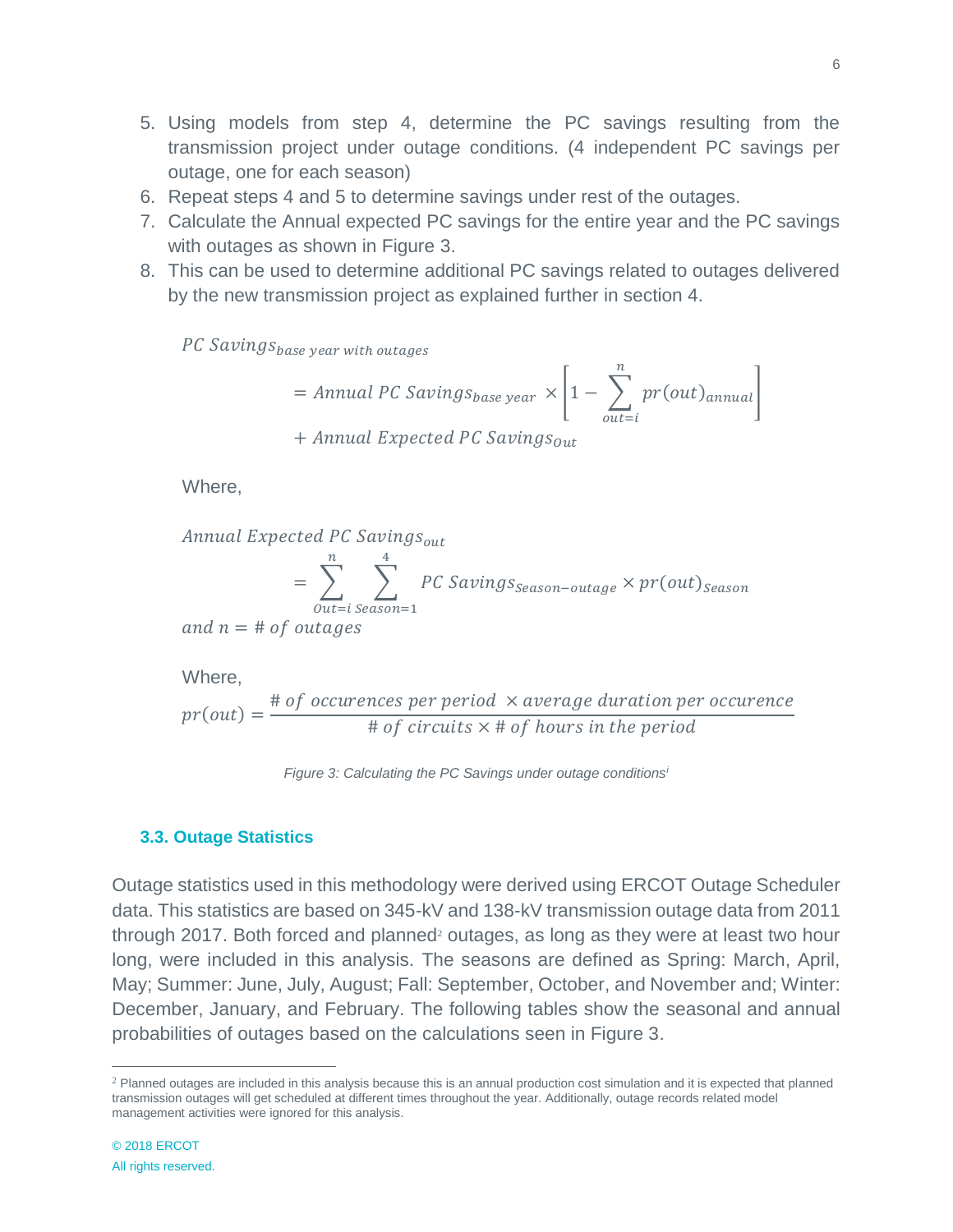| <b>Equipment type</b> | <b>Fall</b> | <b>Spring</b> | <b>Summer</b> | <b>Winter</b> | Annual |
|-----------------------|-------------|---------------|---------------|---------------|--------|
| Circuits (345-kV)     | 0.059       | 0.027         | 0.009         | 0.021         | 0.028  |
| Circuits (138-kV)     | 0.037       | 0.011         | 0.004         | 0.010         | 0.015  |
| Transformer (345-kV)  | 0.038       | 0.025         | 0.007         | 0.043         | 0.029  |

*Table 3: Probability of transmission outages*

### <span id="page-9-0"></span>**3.4. Application and limitation**

The methodology achieves the objective of capturing the true savings from a transmission project and will be used to evaluate societal benefits of a transmission project. Additionally, it could also be used to evaluate relative merits of alternative options of a reliability-driven project.

However, the analysis is resource intensive in nature. Close to 40 PC simulations (4 seasons X 2 cases X 5 outages) may be required as a result of this methodology, assuming five outages are analyzed.

The PC savings identified using the above methodology will be less than the actual PC savings as it does not take into account all possible outages on the system. The above approach continues to remain conservative as it assumes that each outage happens independent of others with no overlap. The issue of probability of a double-circuit outage also remains to be addressed. Until better double-circuit outage statistics can be established the methodology will continue to be based on single-circuit outages.

# <span id="page-9-1"></span>**4. Methodology example**

While both analyses can be performed independent of each other, there are times when a project evaluation could benefit from an analysis that includes both the weather scenarios and transmission outage sensitivities. This section provides an example for a sample project evaluation. For an economic project being evaluated:

- 1. Determine base PC savings and calculate the base B/C3 ratio. This analysis is performed using the base weather year of 2009.
- 2. If the B/C ratio is within +/- 5% of the economic criteria4 then this analysis could benefit from determining weather-averaged savings from additional weather

 $\overline{a}$ 

 $3$  B/C stands for Benefit-to-Cost ratio where Benefits are PC savings from a transmission project being evaluated and cost is the Capital cost of constructing such a project.

<sup>4</sup> 15% for 2017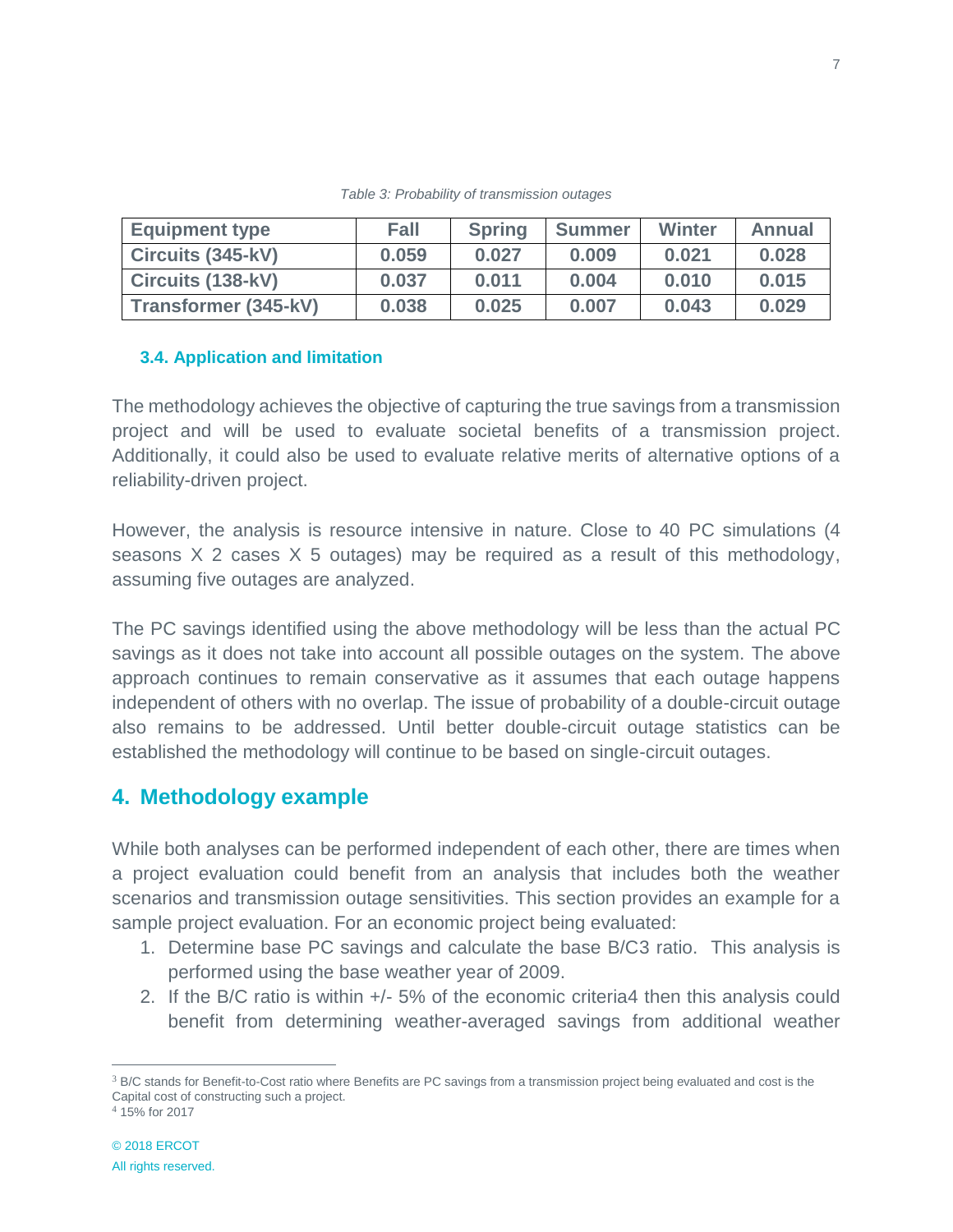scenarios. If the above condition is met, determine the average B/C ratio using the three weather years.

3. If the weather-averaged B/C Ratio is more than the -5% threshold but below the B/C criteria then determine additional PC savings due to Transmission Outages. The PC simulations using transmission outages is performed using the base weather year of 2009. These simulations are used to determine the additional PC savings under outage conditions as explained earlier. Note that transmission outage analysis could be performed independently and in that instance the above criteria mentioned above may not apply. The additional PC savings under outage conditions are calculated as follows:

Additional PC savings under outage conditions  $= PC$  Savings<sub>base</sub> year with outgaes  $-$  Annual PC Savings<sub>base</sub> year

*Figure 4: Calculating the Additional PC Savings under outage conditions*

4. Determine the Total PC savings using the weather-averaged PC savings from step 2 and additional PC savings under outages from step 4 as follows:

Total PC Savings

 $= Weather - averaged PC savings$ + Additional PC savings under outage conditions

Figure 5: Calculating the Total PC Savings with weather scenarios and outage consideration

5. If the Total B/C ratio is larger than the threshold set by ERCOT economic criteria then the project will be approved.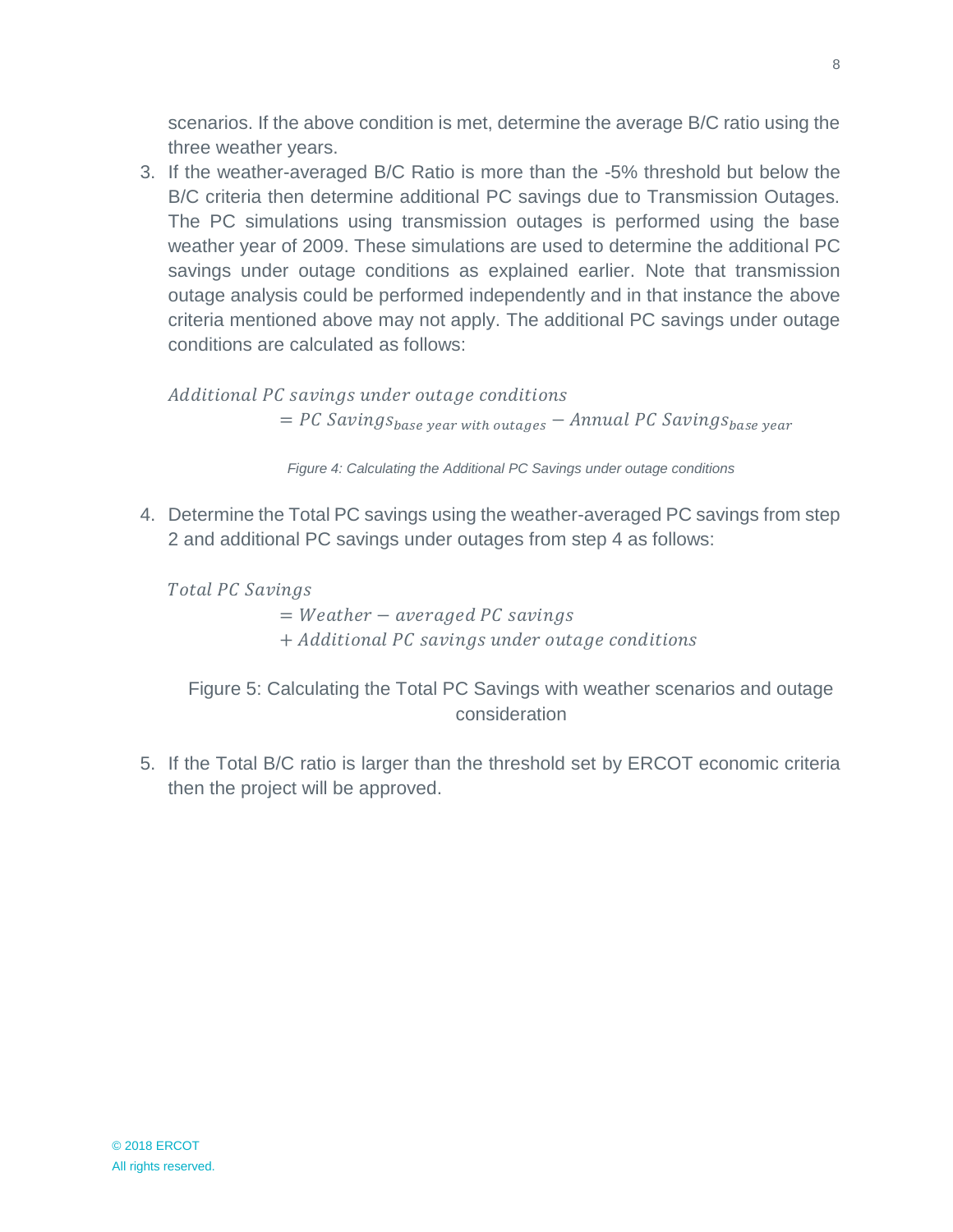

The following flowchart provides additional details regarding this process.

*Figure 4: Economic project evaluation (example)*